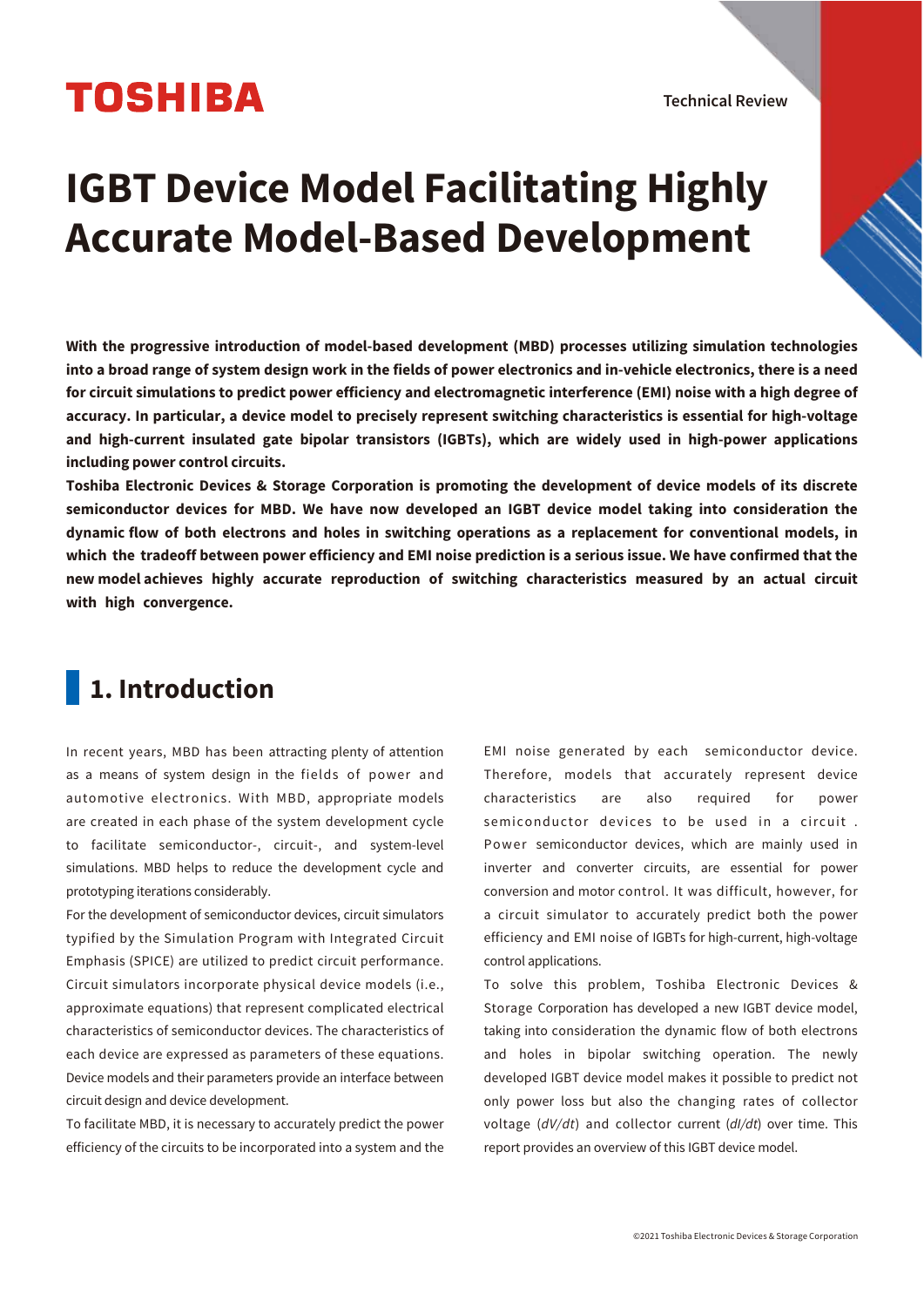Collector current *<sup>I</sup>*<sup>C</sup> Collector-emitter voltage

Time

Tail current at turn-off

# **2. IGBT device models**

**Figure 1** compares the structures and turn-off waveforms of the vertical metal-oxide-semiconductor field-effect transistor (MOSFET), a type of unipolar device, and the vertical IGBT, a type of bipolar device. Since an IGBT is a type of bipolar device that uses both electrons and holes as charge carriers, its collector current (/c) does not disappear immediately at turn-off but only once all charge carriers accumulated in a device have recombined. These carriers yield a characteristic tail current at turn-off.

# **2.1 Conventional IGBT device model**

**Figure 2** shows the conventional IGBT device model that was commonly used previously $^{(1)}$ . An IGBT is composed of a MOSFET and a pnp transistor (p: p-type semiconductor, n: n-type semiconductor). The conventional IGBT device model shown in **Figure 2**(a) uses a standard bipolar junction transistor (BJT) model. Since this BJT model does not include carrier lifetime, it cannot express complicated switching behavior specific to an IGBT. To compensate for this inability, the conventional IGBT device model uses a special sub-circuit model specifically designed to represent turn-off tail current. This sub-circuit model has a current source of *I* (*V*<sub>sen</sub>) that represents tail current as an additional current that flows through the core MOSFET (*Gt*), considering carrier lifetime.

# **2.2 Newly developed IGBT device model**

**Figure 3** shows the newly developed IGBT device model, which has two features. First, in order to represent *dI/dt* at turn-on, the new model expresses the gate-emitter capacitance (C<sub>ge</sub>) with a nonlinear function, taking negative capacitance into consideration (2) . **Figure 4** compares the *C*<sub>ge</sub> characteristics of the conventional and newly developed IGBT device models. In the conventional model,  $C_{ge}$  is hardly dependent on the gate-emitter voltage ( $V_{ge}$ ) and collector-emitter voltage  $(V_{ce})$ . However, since the new model takes into consideration the negative capacitance effect due to the holes accumulated in the floating p-type region, C<sub>ge</sub> changes according to the changes in  $V_{ge}$  and  $V_{ce}$  during switching. Therefore, the new model allows turn-on *dI/dt* to be adjusted. The second feature of the new model is that it has switching subcircuits between the gate and the collector and between the collector and the emitter of an IGBT. The sub-circuits are composed of ideal diodes, resistors, and capacitors to express



⒜ Vertical MOSFET (unipolar device)

n : n-type semiconductor

: heavily doped n-type semiconductor

n– :lightly doped n-type semiconductor

# p+:heavily doped p-type semiconductor

p : p-type semiconductor

Collector

Emitter

Gate

 $\lambda$ 

n+ n+ p nー n<sup>+</sup>  $p^+$ 

## Figure 1. Differences in structure and turn-off waveforms of **unipolar and bipolar devices**

In the case of the IGBT, a type of bipolar device, the tail current that occurs at turn-off is one of the factors that cause an increase in switching loss.



## **Figure 2. Conventional IGBT device model and sub-circuit for calculation of tail current considering carrier lifetime**

An IGBT is composed of a MOSFET and a pnp transistor. The current I  $(V_{\text{sen}})$  calculated by the sub-circuit is added as  $G_{\text{t}}$  at turn-off.



#### **Figure 3. Newly developed IGBT device model**

To compare the performance of the newly developed and conventional models, they are given the same parameters for the portions that express the DC and capacitance characteristics.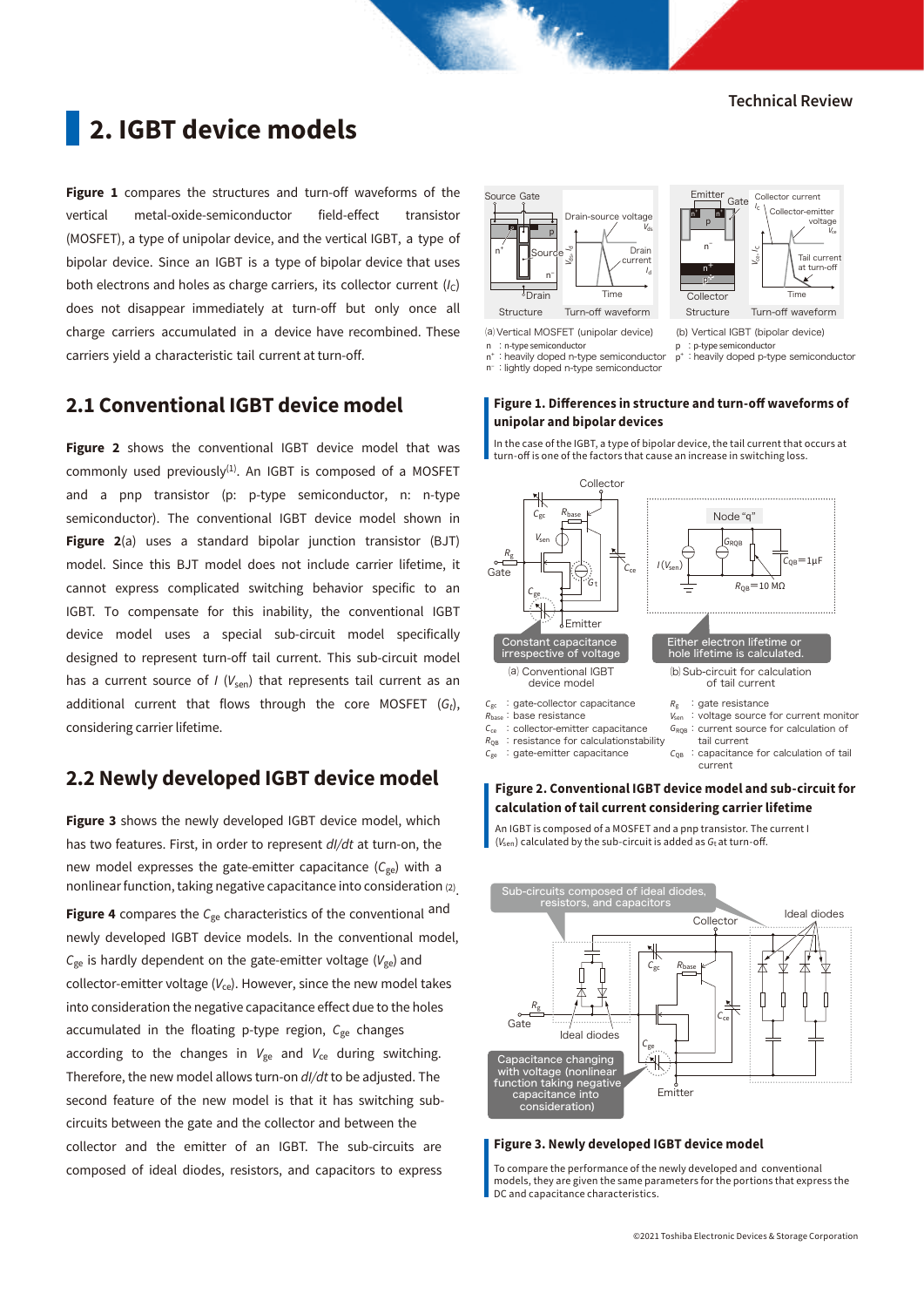*dV/dt* and tail current at turn-off. The sub-circuit between the gate and the collector expresses an effective change in gate-collector capacitance ( $C_{gc}$ ) at turn-off, allowing turn-off *dV/dt* to be adjusted. The two sub-circuits connected in parallel between the collector and the emitter represent different lifetimes for electrons and holes in a bipolar IGBT, thereby expressing tail current at turn-off. Furthermore, since the new model does not use a current source to express turn-off tail current, the new model provides better calculation convergence than the conventional model. We simulated a simple inductive load switching circuit using the newly developed and conventional device models. The new model increased the simulation speed by a factor of approximately  $80^{(1)}$ compared to the conventional model that required a simulation run-time of 53.24 seconds.

# **3. Circuit analysis**

To verify the adequacy of the new device model, we performed an evaluation to determine whether it successfully replicates the switching characteristics of an inductive load switching circuit, using the ST1500GXH24 4.5 kV/1 500 A injection-enhanced gate transistor (IEGT). For this evaluation, we utilized a model of a freewheeling diode that takes its bipolar behavior into consideration<sup>(3)</sup>.

# **3.1 Turn-on characteristics**

**Figure 5** compares the measured turn-on switching waveforms with those simulated using the conventional IGBT device model. The conventional model does not take into consideration the negative capacitance of the holes accumulated in the gate and the floating p-type layer. Therefore, the simulated *dI/dt* is substantially lower than the measured *dI/dt*, causing the loss of the freewheeling diode (*E*rr) to be extremely small. Consequently, the simulated turn-on loss (*E*on) was estimated to be excessively lower than the measured *E*on.

Next, **Figure 6** compares the measured turn-on switching waveforms with those simulated using the new IGBT device model. The new model can replicate the measured turn-on characteristics with high accuracy by taking negative capacitance into consideration as a  $C_{ge}$  model. **Figure 7** compares the error of



**Figure 4. Comparison of gate-emitter capacitance (***C***ge) characteristics of conventional and newly developed IGBT device models**

The new model expresses negative capacitance with a nonlinear function, allowing its dependence on voltage to be adjusted with parameters of the function.

the turn-on  $dl/dt$  and the  $E_{on}$  values simulated using the newly developed and conventional models with respect to the measured results. The new model simulated *dI/dt* with an error of 3.8%, more than 95% lower than the error obtained from the conventional model.



**Figure 5. Comparison of measured turn-on switching waveforms and those simulated using conventional IGBT device model**

The conventional model does not take negative capacitance into consideration. A large effective capacitance causes the slope of the simulated *I*<sub>C</sub> curve during switching to be shallower than the measured *I*<sub>C</sub> curve.

<sup>(\*1)</sup> As of May 2019 as surveyed by Toshiba Electronic Devices & Storage Corporation in comparison with a circuit model composed of a current source, resistors, and capacitors under the following conditions: resistor =  $7.5 \Omega$ , current = 1 500 A, temperature = 125°C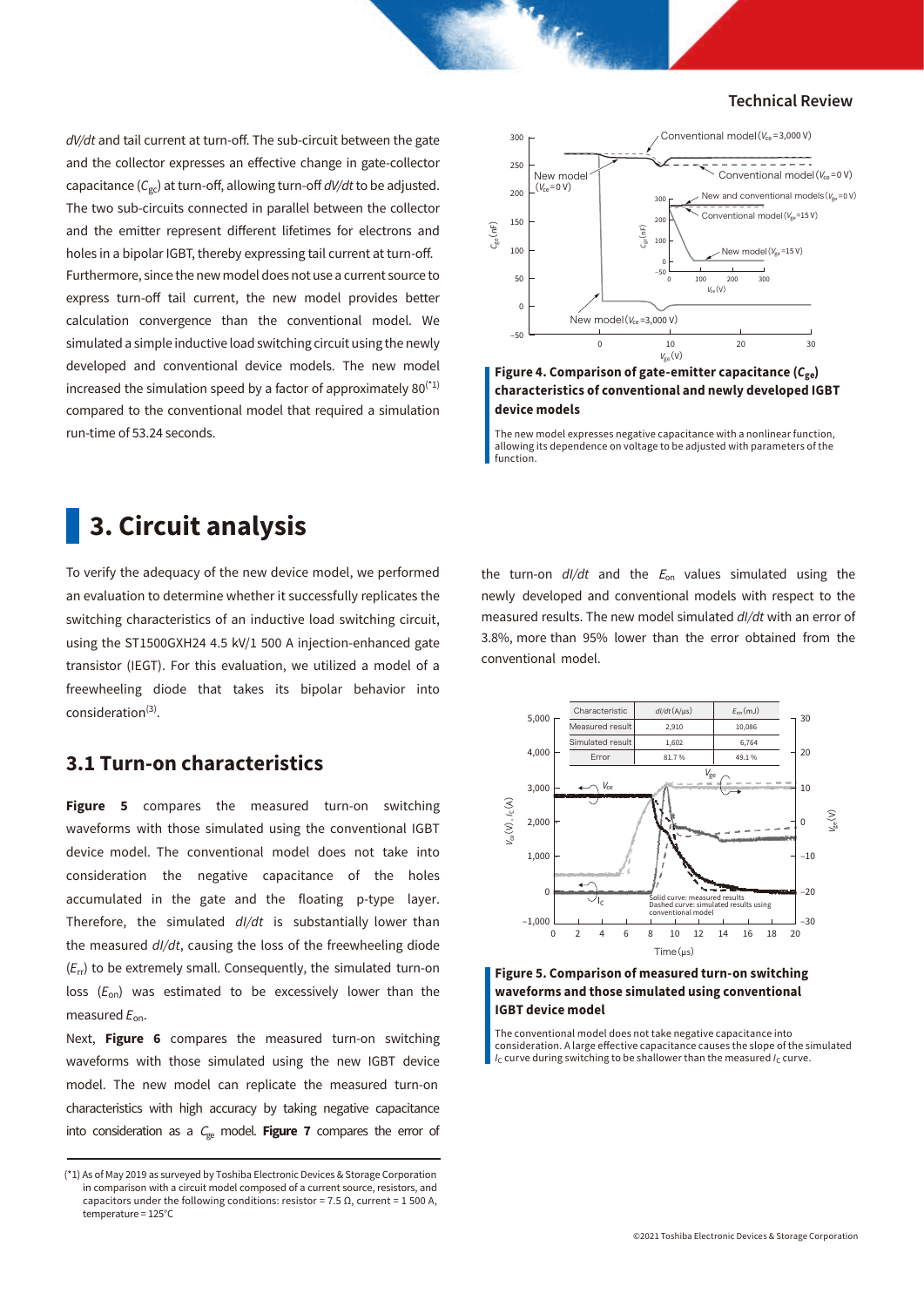

## **Figure 6. Comparison of measured turn-on switching waveforms and those simulated using newly developed IGBT device model**

The new model takes negative capacitance into consideration with respect to *C*ge, making it possible to replicate turn-on characteristics with high accuracy.



## **Figure 7. Improvement of error rates of collector current change rate and turn-on loss simulated by newly developed IGBT device model compared with those simulated by conventional model**

The new model replicates turn-on characteristics with considerably higher accuracy than the conventional model.

# **3.2 Turn-off characteristics**

Since the conventional model represents tail current by considering carrier lifetime, it replicates turn-off characteristics with high accuracy in the low-I<sub>C</sub> region. It is difficult, however, to accurately represent tail current in the high-I<sub>C</sub> region without compromising the accuracy of *dI/dt* and *dV/dt* at turn-off since the tail current model has little effect on the high-*I<sub>C</sub>* region.

**Figure 8** compares the measured turn-off characteristics with those simulated using the newly developed model at the rated  $I_c$  of 1500 A. With the new model, the switching sub-circuit connected

between the gate and the collector makes it possible to adjust turn-off dV/dt while maintaining the accuracy of static  $C_{gc}$ characteristics. In addition, the two switching sub-circuits connected in parallel between the collector and the emitter can represent tail current at turn-off. On the other hand, with the conventional model, the turn-off loss (*E*off) and the turn-off *dV/dt* have a trade-off relationship as shown in **Figure 9**. Consequently, the new model does not have this trade-off, representing both these characteristics with an error of less than 4%.



#### **Figure 8. Comparison of measured turn-off switching waveforms and those simulated using newly developed IGBT device model**

The sub-circuits connected between the gate and the collector and between the collector and the emitter make it possible for the new model to replicate turn-off waveforms with high accuracy.



### **Figure 9. Improvement of error rates of collector voltage**  change rate and turn-off loss simulated by newly **developed IGBT device model compared with those simulated by conventional model**

The conventional model has a trade-off between  $E_{\text{off}}$  and turn-off *dV/dt*. The new model overcame this trade-off, replicating  $E_{\text{off}}$  and *dV/dtwith high accuracy*.